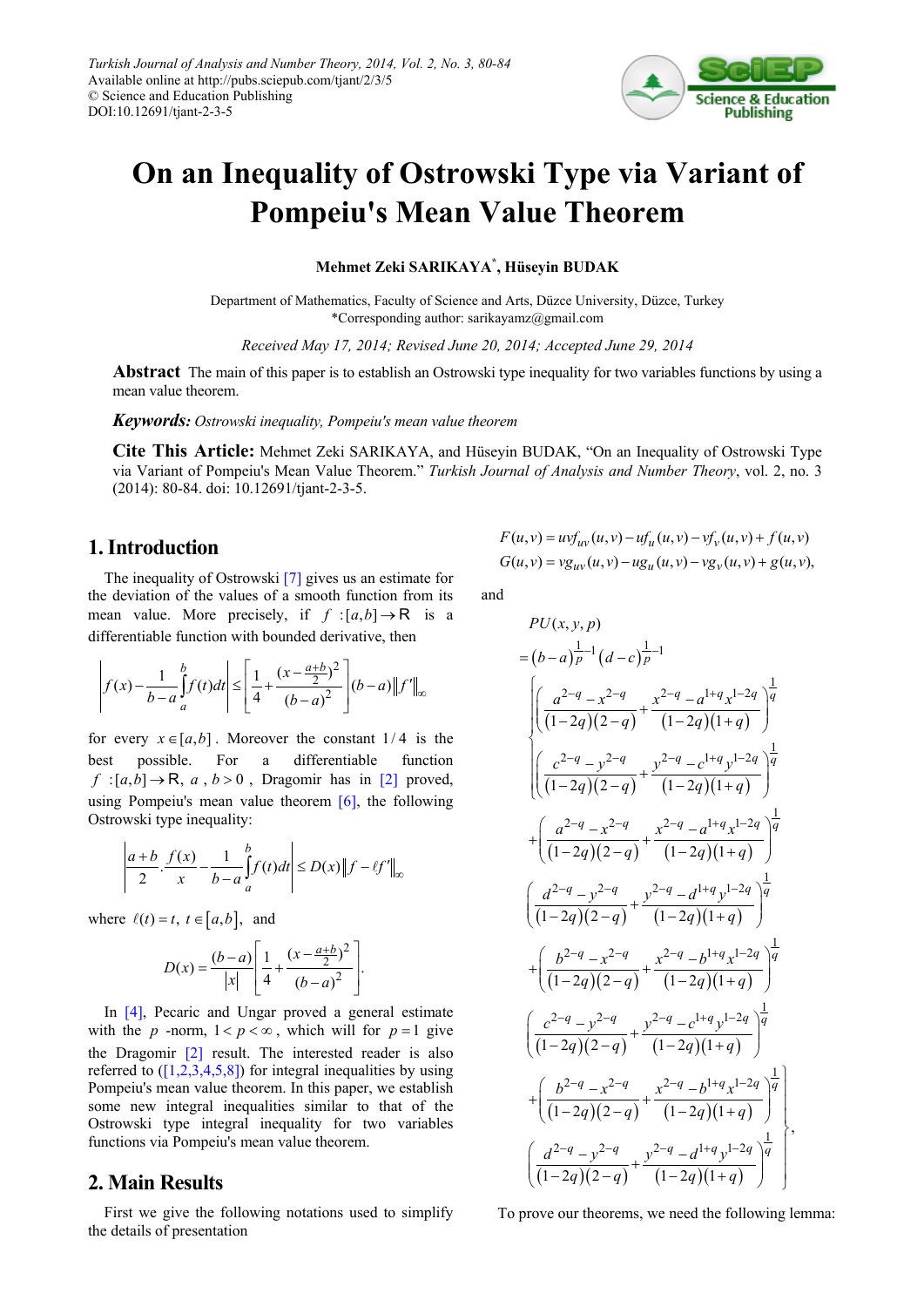Lemma 2.1.  $f : \Delta = [a, b] \times [c, d] \rightarrow \mathbb{R}$  *be an absolutely continuous function such that the partial derivative of order* 2 *exists for all*  $(t, s) \in \Delta$  *with*  $0 < a < b$ ,  $0 < c < d$ . *Then for any*  $(t, s), (x, y) \in \Delta$ *, we have* 

$$
stf(x, y) - ytf(x, s) - xsf(t, y) + xyf(t, s)
$$
  
= 
$$
xyst \iint_{ts}^{xy} F(u, v) \frac{dvdu}{u^2 v^2}.
$$
 (2.1)

Proof. Define  $\Psi : \left[\frac{1}{b}, \frac{1}{a}\right] \times \left[\frac{1}{d}, \frac{1}{c}\right] \rightarrow \mathsf{R}$  by  $\Psi(t, s) = t s f\left(\frac{1}{t}, \frac{1}{s}\right)$ . The function  $\Psi$  is continuously differentiable on  $\left(\frac{1}{b}, \frac{1}{a}\right) \times \left(\frac{1}{d}, \frac{1}{c}\right)$ , and for all  $(x_1, y_1), (x_2, y_2) \in \left[\frac{1}{b}, \frac{1}{a}\right] \times \left[\frac{1}{d}, \frac{1}{c}\right]$ , we get

$$
\Psi(x_1, y_1) - \Psi(x_1, y_2) - \Psi(x_2, y_1) + \Psi(x_2, y_2)
$$
\n
$$
= \int_{x_2}^{x_1} \int_{y_2}^{y_1} \frac{\partial^2 \Psi(t, s)}{\partial t \partial s} ds dt
$$
\n(2.2)\n
$$
= \int_{x_2}^{x_1} \int_{y_2}^{y_1} \left[ f\left(\frac{1}{t}, \frac{1}{s}\right) - \frac{1}{s} f_s\left(\frac{1}{t}, \frac{1}{s}\right) \right] ds dt.
$$
\n
$$
= \int_{x_2}^{x_1} \int_{y_2}^{y_1} \left[ -\frac{1}{t} f_t\left(\frac{1}{t}, \frac{1}{s}\right) + \frac{1}{ts} f_{ts}\left(\frac{1}{t}, \frac{1}{s}\right) \right] ds dt.
$$

Using the change of the variable in last integrals with 1  $u = \frac{1}{t}$  and  $v = \frac{1}{s}$ , we get

$$
\Psi(x_1, y_1) - \Psi(x_1, y_2) - \Psi(x_2, y_1) + \Psi(x_2, y_2)
$$
  
= 
$$
\int_{-\frac{1}{x_1}}^{\frac{1}{x_1}} \int_{-\frac{1}{x_2}}^{\frac{1}{x_2}} f(u, v) - v f_v(u, v)
$$

$$
\int_{-\frac{1}{x_2}}^{\frac{1}{x_1}} \frac{dv du}{v^2}.
$$

Denote  $x_1 = \frac{1}{x}$ ,  $x_2 = \frac{1}{t}$ ,  $y_1 = \frac{1}{y}$  and  $y_2 = \frac{1}{s}$ . Then for all  $(x, y), (t, s) \in [a, b] \times [c, d]$  from (2.2), we have

$$
\frac{1}{xy}f(x,y) - \frac{1}{xs}f(x,s) - \frac{1}{ty}f(t,y) + \frac{1}{ts}f(t,s)
$$
\n
$$
= \iint_{xy}^{ts} F(u,v) \frac{dvdu}{u^2v^2}
$$

which gives  $(2.1)$  and completes the proof.

Theorem 2.1  $f : \Delta \rightarrow \mathbb{R}$  *be an absolutely continuous function such that the partial derivative of order* 2 *exists for all*  $(t, s) \in \Delta$  *with*  $0 < a < b$ ,  $0 < c < d$ . *Then for*  $\frac{1}{p} + \frac{1}{q} = 1$ *with*  $1 \leq p, q \leq \infty$  *any*  $(t, s), (x, y) \in \Delta$ *, we have* 

$$
\left| \frac{\left(b^2 - a^2\right) \left(d^2 - c^2\right)}{4} \frac{f(x, y)}{xy} - \frac{\left(b^2 - a^2\right) d}{2x} \int_c^d f(x, s) ds - \frac{\left(d^2 - c^2\right) b}{2y} \int_a^b f(t, y) dt + \int_{ac}^b f(t, s) ds dt \right| \le PU(x, y, p) \|l_1 f_{uv} - r l_2 f_u - l_3 f_v + f\|_p \tag{2.3}
$$

*where*  $l_1(x, y) = xy$ ,  $l_2(x, \cdot) = x$  and  $l_3(\cdot, y) = y$  for all  $(x, y) \in \Delta$ .

Proof From Lemma 2.1, we have

$$
stf(x, y) - ytf(x, s) - xsf(t, y) + xyf(t, s)
$$
  
= 
$$
xyst \iint_{ts}^{xy} F(u, v) \frac{dvdu}{u^2 v^2}.
$$
 (2.4)

Integrating with respect to  $(t,s)$  on  $[a,b] \times [c,d]$  and dividing by *xy*, we get

$$
\frac{\left(b^2 - a^2\right)\left(d^2 - c^2\right)}{4} \frac{f(x, y)}{xy} - \frac{\left(b^2 - a^2\right)d}{2x} \int_c^d f(x, s)ds
$$
  

$$
-\frac{\left(d^2 - c^2\right)b}{2y} \int_a^b f(t, y)dt + \iint_{ac}^d f(t, s)dsdt
$$
  

$$
= \iint_{ac}^{bd} \left[\iint_{ts}^x F(u, v) \frac{dvdu}{u^2 v^2}\right] dsdt
$$

and therefore

$$
\left| \frac{(b^2 - a^2)(a^2 - c^2)}{4} \frac{f(x, y)}{xy} - \frac{(b^2 - a^2)}{2x} \frac{d}{dx} \int_c f(x, s) ds \right|
$$
  
\n
$$
- \frac{(d^2 - c^2)}{2y} \int_a^b f(t, y) dt + \int_a^b f(t, s) ds dt
$$
  
\n
$$
\leq \int_a^b \int_a^b \int_a^b |F(u, v)| \frac{ts dv du}{u^2 v^2} ds dt
$$
  
\n
$$
= \int_a^b \int_a^b \int_a^b |F(u, v)| \frac{ts dv du}{u^2 v^2} ds dt
$$
  
\n
$$
+ \int_a^b \int_a^b \int_a^b |F(u, v)| \frac{ts dv du}{u^2 v^2} ds dt
$$
  
\n
$$
+ \int_a^b \int_a^b \int_a^b |F(u, v)| \frac{ts dv du}{u^2 v^2} ds dt
$$
  
\n
$$
+ \int_a^b \int_a^b \int_a^b |F(u, v)| \frac{ts dv du}{u^2 v^2} ds dt
$$
  
\n
$$
+ \int_a^b \int_a^b \int_a^b |F(u, v)| \frac{ts dv du}{u^2 v^2} ds dt.
$$
 (2.5)

Firstly, we will consider the case  $1 < p, q < \infty$ . By using Hölder's inequality, the sum in the last line (2.5) is

1 1 2 2 (,) *x x y y p p ac t s x x y y q q q q q ac t s F u v dvdu dsdt t s dvdu dsdt u v* ≤ × ∫∫ ∫∫ ∫∫ ∫∫ (2.6)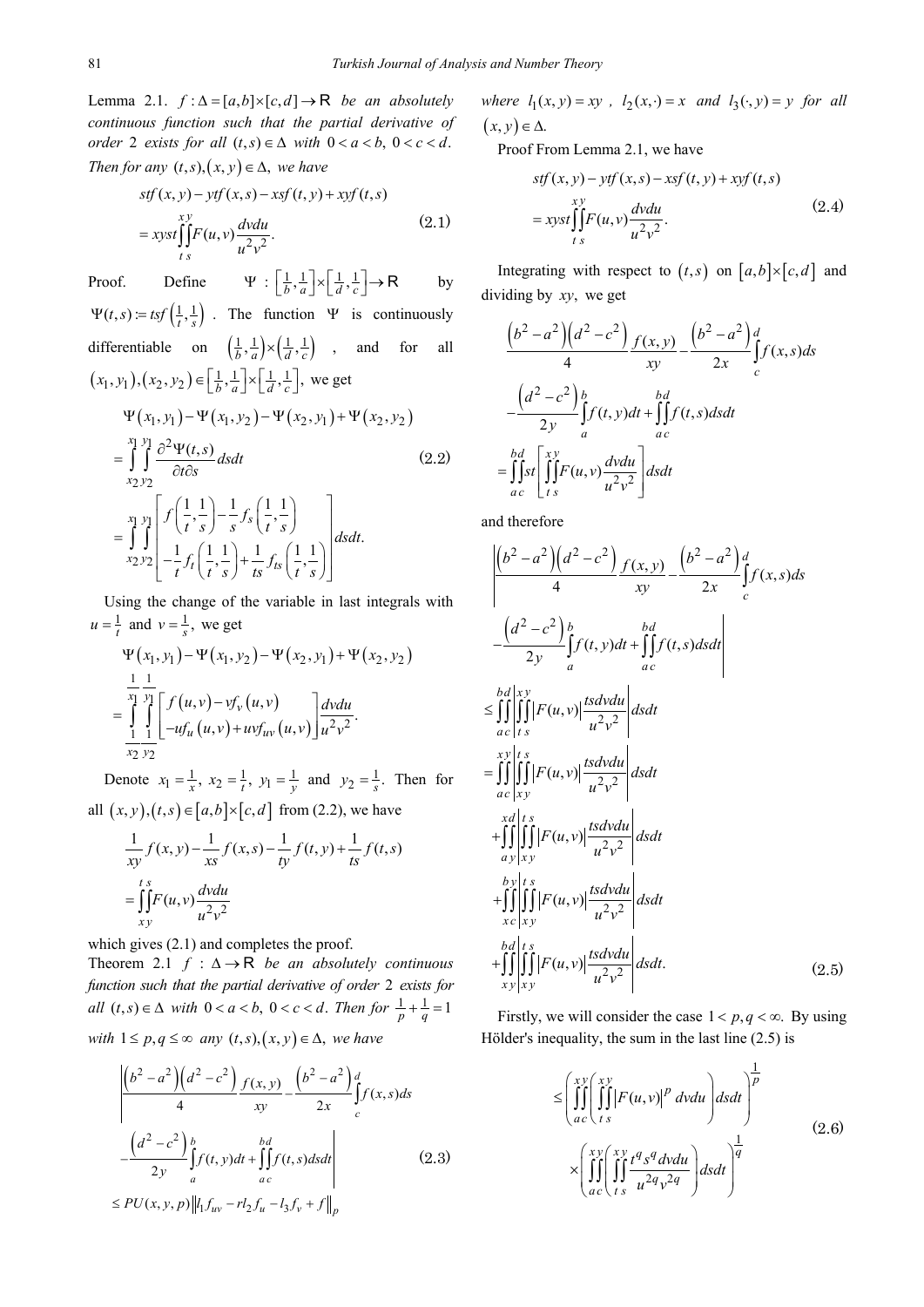$$
+\left(\iint_{a}^{xd} \left(\iint_{y}^{x} |F(u,v)|^{p} dvdu\right) dsdt\right)^{\frac{1}{p}}\n\times \left(\iint_{a}^{xd} \left(\iint_{y}^{x} \frac{f^{q}s^{q} dvdu}{u^{2q}v^{2q}}\right) dsdt\right)^{\frac{1}{q}}\n\times \left(\iint_{xc}^{b} \left(\iint_{xs}^{f} |F(u,v)|^{p} dvdu\right) dsdt\right)^{\frac{1}{p}}\n\times \left(\iint_{xc}^{b} \left(\iint_{xc}^{f} \frac{f^{q}s^{q} dvdu}{u^{2q}v^{2q}}\right) dsdt\right)^{\frac{1}{q}}\n\times \left(\iint_{xc}^{b} \left(\iint_{xy}^{f} \frac{f^{q}s^{q} dvdu}{u^{2q}v^{2q}}\right) dsdt\right)^{\frac{1}{q}}\n\times \left(\iint_{xy}^{b} \left(\iint_{xy}^{f} |F(u,v)|^{p} dvdu\right) dsdt\right)^{\frac{1}{p}}\n\times \left(\iint_{xy}^{b} \left(\iint_{xy}^{f} \frac{f^{q}s^{q} dvdu}{u^{2q}v^{2q}}\right) dsdt\right)^{\frac{1}{q}}\n\times \left(\iint_{a c}^{b d} \left(\iint_{a c}^{b d} |F(u,v)|^{p} dvdu\right) dsdt\right)^{\frac{1}{p}}\n\times \left(\iint_{a c}^{b d} \left(\iint_{xg}^{f} \frac{f^{q}s^{q} dvdu}{u^{2q}v^{2q}}\right) dsdt\right)^{\frac{1}{q}}\n\times \left(\iint_{a c}^{f} \left(\iint_{xg}^{f} \frac{f^{q}s^{q} dvdu}{u^{2q}v^{2q}}\right) dsdt\right)^{\frac{1}{q}}\n\times \left(\iint_{xg}^{f} \left(\iint_{xg}^{f} \frac{f^{q}s^{q} dvdu}{u^{2q}v^{2q}}\right) dsdt\right)^{\frac{1}{q}}\n\times \left(\iint_{xg}^{f} \left(\iint_{xg}^{f} \frac{f^{q}s^{q} dvdu}{u^{2q}v^{2q}}\right) dsdt\right)^{\frac{1}{q}}
$$

The first factor in (2.6) equals

$$
\left(\iiint_{ac}^{bd} \left(\iiint_{ac}^{bd} |F(u,v)|^p \,dvdu\right) dsdt\right)^{\frac{1}{p}}\n= (b-a)_P^{\frac{1}{p}} (d-c)_P^{\frac{1}{p}} \left\|l_1 f_{uv} - r l_2 f_u - l_3 f_v + f\right\|_p.
$$
\n(2.7)

and for the second factor, for  $p, q \neq 2$ , we get

$$
\left\{\begin{pmatrix} \int_{ac}^{x} \int_{t}^{x} \int_{u}^{q} \int_{y}^{q} \int_{q}^{q} dv du \\ \int_{ac}^{x} \int_{t}^{x} \int_{u}^{q} \int_{y}^{q} dv du \end{pmatrix} ds dt \right\}^{\frac{1}{q}} + \left( \int_{a}^{x} \int_{t}^{d} \int_{y}^{x} \int_{u}^{q} \int_{y}^{q} dv du \right) ds dt \right\}^{\frac{1}{q}} \right\}
$$
\n
$$
\left\{\begin{pmatrix} \int_{c}^{b} \int_{x}^{t} \int_{u}^{q} \int_{y}^{q} \int_{q}^{q} dv du \\ \int_{x}^{d} \int_{u}^{r} \int_{y}^{r} \int_{u}^{r} dv du \end{pmatrix} ds dt \right\}^{\frac{1}{q}} + \left( \int_{x}^{b} \int_{y}^{r} \int_{x}^{r} \int_{y}^{r} \int_{u}^{r} \int_{y}^{q} \int_{q}^{r} dv du \right)^{\frac{1}{q}} \right\}
$$

$$
= \left(\frac{a^{2-q} - x^{2-q}}{(1-2q)(2-q)} + \frac{x^{2-q} - a^{1+q}x^{1-2q}}{(1-2q)(1+q)}\right)^{\frac{1}{q}}
$$
  

$$
\left(\frac{c^{2-q} - y^{2-q}}{(1-2q)(2-q)} + \frac{y^{2-q} - c^{1+q}y^{1-2q}}{(1-2q)(1+q)}\right)^{\frac{1}{q}}
$$
  

$$
+ \left(\frac{a^{2-q} - x^{2-q}}{(1-2q)(2-q)} + \frac{x^{2-q} - a^{1+q}x^{1-2q}}{(1-2q)(1+q)}\right)^{\frac{1}{q}}
$$
  

$$
\left(\frac{d^{2-q} - y^{2-q}}{(1-2q)(2-q)} + \frac{y^{2-q} - d^{1+q}y^{1-2q}}{(1-2q)(1+q)}\right)^{\frac{1}{q}}
$$
  

$$
+ \left(\frac{b^{2-q} - x^{2-q}}{(1-2q)(2-q)} + \frac{x^{2-q} - b^{1+q}x^{1-2q}}{(1-2q)(1+q)}\right)^{\frac{1}{q}}
$$
  

$$
\left(\frac{c^{2-q} - y^{2-q}}{(1-2q)(2-q)} + \frac{y^{2-q} - c^{1+q}y^{1-2q}}{(1-2q)(1+q)}\right)^{\frac{1}{q}}
$$
  

$$
+ \left(\frac{b^{2-q} - x^{2-q}}{(1-2q)(2-q)} + \frac{x^{2-q} - b^{1+q}x^{1-2q}}{(1-2q)(1+q)}\right)^{\frac{1}{q}}
$$
  

$$
\left(\frac{d^{2-q} - y^{2-q}}{(1-2q)(2-q)} + \frac{y^{2-q} - d^{1+q}y^{1-2q}}{(1-2q)(1+q)}\right)^{\frac{1}{q}}
$$
  

$$
\left(\frac{d^{2-q} - y^{2-q}}{(1-2q)(2-q)} + \frac{y^{2-q} - d^{1+q}y^{1-2q}}{(1-2q)(1+q)}\right)^{\frac{1}{q}}
$$
  
(2.8)

For  $p = q = 2$ , instead of (2.8), we obtain

$$
\begin{aligned}\n&\left\{\begin{bmatrix}\n\int_{a}^{x} \int_{t}^{x} \int_{y}^{x} \frac{t^{2} s^{2} dv du}{u^{4} v^{4}} \, ds dt \\
+\int_{a}^{x} \int_{t}^{x} \int_{y}^{x} \frac{t^{2} s^{2} dv du}{u^{4} v^{4}} \, ds dt\n\end{bmatrix} \right\}^{2} + \left\{\begin{bmatrix}\n\int_{a}^{x} \int_{t}^{x} \int_{y}^{x} \frac{t^{2} s^{2} dv du}{u^{4} v^{4}} \, ds dt \\
+\int_{x}^{x} \int_{x}^{x} \int_{y}^{x} \int_{y}^{x} \frac{t^{2} s^{2} dv du}{u^{4} v^{4}} \, ds dt\n\end{bmatrix}^{2} + \left\{\begin{bmatrix}\n\int_{x}^{b} \int_{y}^{x} \int_{y}^{x} \frac{t^{2} s^{2} dv du}{u^{4} v^{4}} \, ds dt\n\end{bmatrix}^{2}\right\} \\
&= \frac{1}{9} \left[\left(\ln\left(\frac{x}{a}\right)^{3} + \frac{a^{3}}{x^{3}} - 1\right)^{2} + \left(\ln\left(\frac{x}{b}\right)^{3} + \frac{b^{3}}{x^{3}} - 1\right)^{2}\right] (2.9) \\
&\times \left[\left(\ln\left(\frac{y}{c}\right)^{3} + \frac{c^{3}}{y^{3}} - 1\right)^{2} + \left(\ln\left(\frac{y}{d}\right)^{3} + \frac{d^{3}}{y^{3}} - 1\right)^{2}\right]\n\end{aligned}\right\}\n\end{aligned}
$$

which is easily shown to be equal to the limit of the right hand side of (2.8) for  $q \rightarrow 2$ , i.e.

$$
\lim_{q \to 2} PU(x, y, p) = \frac{1}{9(b-a)^{\frac{1}{q}} (d-c)^{\frac{1}{q}}}
$$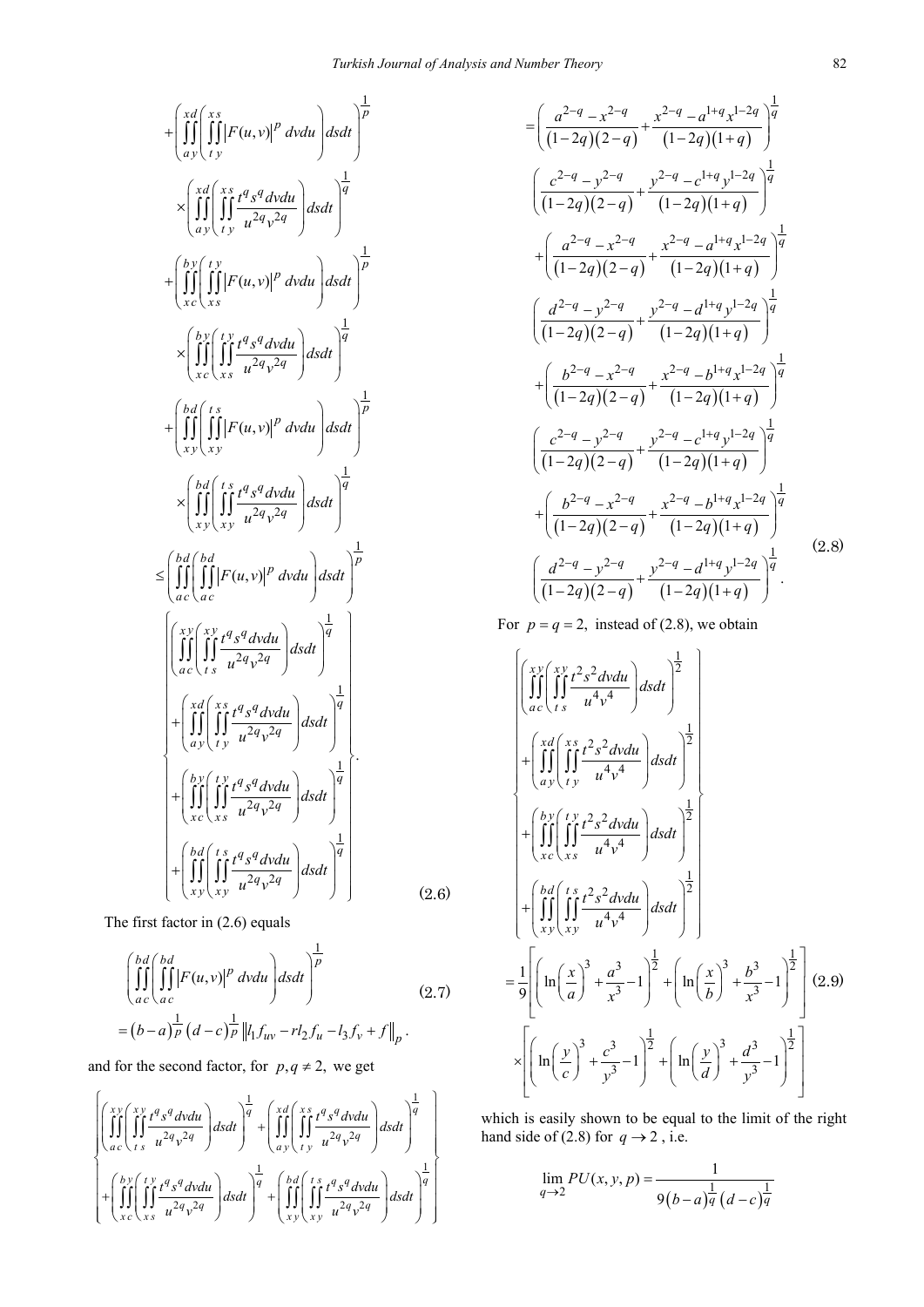$$
\times \left[ \left( \ln \left( \frac{x}{a} \right)^3 + \frac{a^3}{x^3} - 1 \right)^{\frac{1}{2}} \left( \ln \left( \frac{x}{b} \right)^3 + \frac{b^3}{x^3} - 1 \right)^{\frac{1}{2}} \right] + \left( \ln \left( \frac{y}{c} \right)^3 + \frac{c^3}{y^3} - 1 \right)^{\frac{1}{2}} \left( \ln \left( \frac{y}{d} \right)^3 + \frac{d^3}{y^3} - 1 \right)^{\frac{1}{2}} \right].
$$

Now, consider the case  $p = \infty$ ,  $q = 1$ . Then, the last line in  $(2.5)$  is

$$
\leq \sup_{(u,v)\in[a,b]\times[c,d]} |F(u,v)|
$$
\n
$$
\times \left\{ \iint_{ac} \left( \iint_{ts} \frac{xs}{u^2v^2} \right) ds dt d + \iint_{ay} \left( \iint_{ty} \frac{tsdvdu}{u^2v^2} \right) ds dt
$$
\n
$$
+ \iint_{xc} \left( \iint_{xs} \frac{tsdvdu}{u^2v^2} \right) ds dt + \iint_{xy} \left( \iint_{xy} \frac{tsdvdu}{u^2v^2} \right) ds dt \right\} (2.10)
$$
\n
$$
= ||l_1 f_{uv} - l_2 f_u - l_3 f_v + f||_{\infty}
$$
\n
$$
\left( \frac{a^2 + b^2}{2x} + x - a - b \right) \left( \frac{c^2 + d^2}{2y} + y - c - d \right).
$$

Putting (2.10) into (2.5) and dividing by  $(b-a)(d-c)$  gives

$$
\frac{(a+b)(c+d)}{4} \frac{f(x,y)}{xy} - \frac{a+b}{2x(a^2c^2)} \int_c^d f(x,s)ds
$$
\n
$$
- \frac{c+d}{2y(b^2-a^2)} \int_a^b f(t,y)dt
$$
\n
$$
+ \frac{1}{(b^2-a^2)(a^2c^2)} \int_{ac}^{bd} f(t,s)dsdt
$$
\n
$$
\leq \frac{1}{(b-a)(d-c)} ||h_1f_{uv} - h_2f_u - h_3f_v + f||_{\infty}
$$
\n
$$
\times \left(\frac{a^2+b^2}{2x} + x-a-b\right) \left(\frac{c^2+d^2}{2y} + y-c-d\right).
$$

Finally, we consider the case  $p = 1$ ,  $q = \infty$ , then, the last line of (2.5) is

$$
\leq \iint_{ac} \left( \iint_{ts} xy \right) \max_{\substack{(u,v)\in[t,x]\times[s,y] \\ (t,s)\in[a,x]\times[c,y]}} \frac{ts}{u^2v^2} dv du \right) ds dt
$$
  
+
$$
\iint_{ay} \left( \iint_{xy} t s \max_{\substack{(u,v)\in[t,x]\times[y,s] \\ (t,s)\in[a,x]\times[c,y]}} \frac{ts}{u^2v^2} dv du \right) ds dt
$$
  
+
$$
\iint_{xc} \left( \iint_{xs} y \right) \left( \iint_{(u,v)\in[x,t]\times[s,y] \times [u^2v^2]} \frac{ts}{u^2v^2} dv du \right) ds dt
$$
  
+
$$
\iint_{xc} \left( \iint_{xs} y \right) \left( \iint_{(u,v)\in[x,t]\times[s,y] \times [u^2v^2]} \frac{ts}{u^2v^2} dv du \right) ds dt
$$
  
+
$$
\iint_{xy} \left( \iint_{x} y \right) \left( \iint_{(u,v)\in[x,t]\times[y,s] \times [u^2v^2]} \frac{ts}{u^2v^2} dv du \right) ds dt
$$
  
+
$$
\iint_{x} \left( \iint_{x} s \right) \left( \iint_{(u,v)\in[x,t]\times[y,s] \times [u^2v^2]} \frac{ts}{u^2v^2} dv du \right) ds dt
$$

$$
\leq \iint_{ac}^{bd} \left( \iint_{ac}^{bd} |F(u, v)| \, dvdu \right) dsdt \cdot \left( \frac{1}{a} + \frac{b}{x^2} \right) \left( \frac{1}{c} + \frac{d}{y^2} \right)
$$
\n
$$
= (b - a)(d - c) \left( \frac{1}{a} + \frac{b}{x^2} \right) \left( \frac{1}{c} + \frac{d}{y^2} \right)
$$
\n
$$
\times \left\| l_1 f_{uv} - l_2 f_u - l_3 f_v + f \right\|_1
$$

Appending (2.11) to (2.5) and dividing by  $(b-a)(d-c)$  gives

$$
\frac{(a+b)(c+d)}{4} \frac{f(x,y)}{xy}
$$
\n
$$
-\frac{a+b}{2x(a^2-c^2)} \int_c^d f(x,s)ds
$$
\n
$$
-\frac{c+d}{2y(b^2-a^2)} \int_a^b f(t,y)dt
$$
\n
$$
+\frac{1}{(b-a)(d-c)} \int_{ac}^{bd} f(t,s)dsdt
$$
\n
$$
\leq \left(\frac{1}{a} + \frac{b}{x^2}\right) \left(\frac{1}{c} + \frac{d}{y^2}\right) \|l_1 f_{uv} - l_2 f_u - l_3 f_v + f\|_1.
$$
\n(2.12)

It is not too difficult to show that

$$
\lim_{p \to 1} PU(x, y, p) = \left(\frac{1}{a} + \frac{b}{x^2}\right) \left(\frac{1}{c} + \frac{d}{y^2}\right)
$$

so (2.12) proves formula (2.3) for  $p=1, q=\infty$ , proving the theorem.

heorem 2.2  $f : \Delta \rightarrow \mathbb{R}$  *be an absolutely continuous function such that the partial derivative of order* 2 *exists for all*  $(t, s) \in \Delta$  *with*  $0 < a < b$ ,  $0 < c < d$ , and let *w* : ∆ → R *be a nonnegative integrable function. Then for*  $\frac{1}{p} + \frac{1}{q} = 1$  *with*  $1 \le p, q \le \infty$  *any*  $(t, s), (x, y) \in \Delta$ , *we have*

$$
\int \frac{f(x, y)}{xy} \int_{ac}^{bd} w(t, s) ds dt - \frac{1}{x} \int_{ac}^{bd} w(t, s) f(x, s) ds dt
$$
  
\n
$$
- \frac{1}{y} \int_{ac}^{bd} w(t, s) f(t, y) dt + \int_{ac}^{bd} w(t, s) f(t, s) ds dt
$$
  
\n
$$
\leq \frac{(b-a) \frac{1}{p} (d-c) \frac{1}{p}}{(1-2q) \frac{1}{q}} \|f_1 f_{uv} - r f_2 f_u - f_3 f_v + f\|_p
$$
  
\n
$$
\times \left\{ \int_{ac}^{x y} \left[ x^{1-2q} t^q - t^{1-q} \right] \left[ y^{1-2q} s^q - s^{1-q} \right] w^q(t, s) ds dt \right\}^{\frac{1}{q}}
$$
  
\n
$$
+ \left\{ \int_{ay}^{xd} \left[ x^{1-2q} t^q - t^{1-q} \right] \left[ s^{1-q} - y^{1-2q} s^q \right] w^q(t, s) ds dt \right\}^{\frac{1}{q}}
$$
  
\n
$$
+ \left\{ \int_{ac}^{by} \left[ t^{1-q} - x^{1-2q} t^q \right] \left[ y^{1-2q} s^q - s^{1-q} \right] w^q(t, s) ds dt \right\}^{\frac{1}{q}}
$$